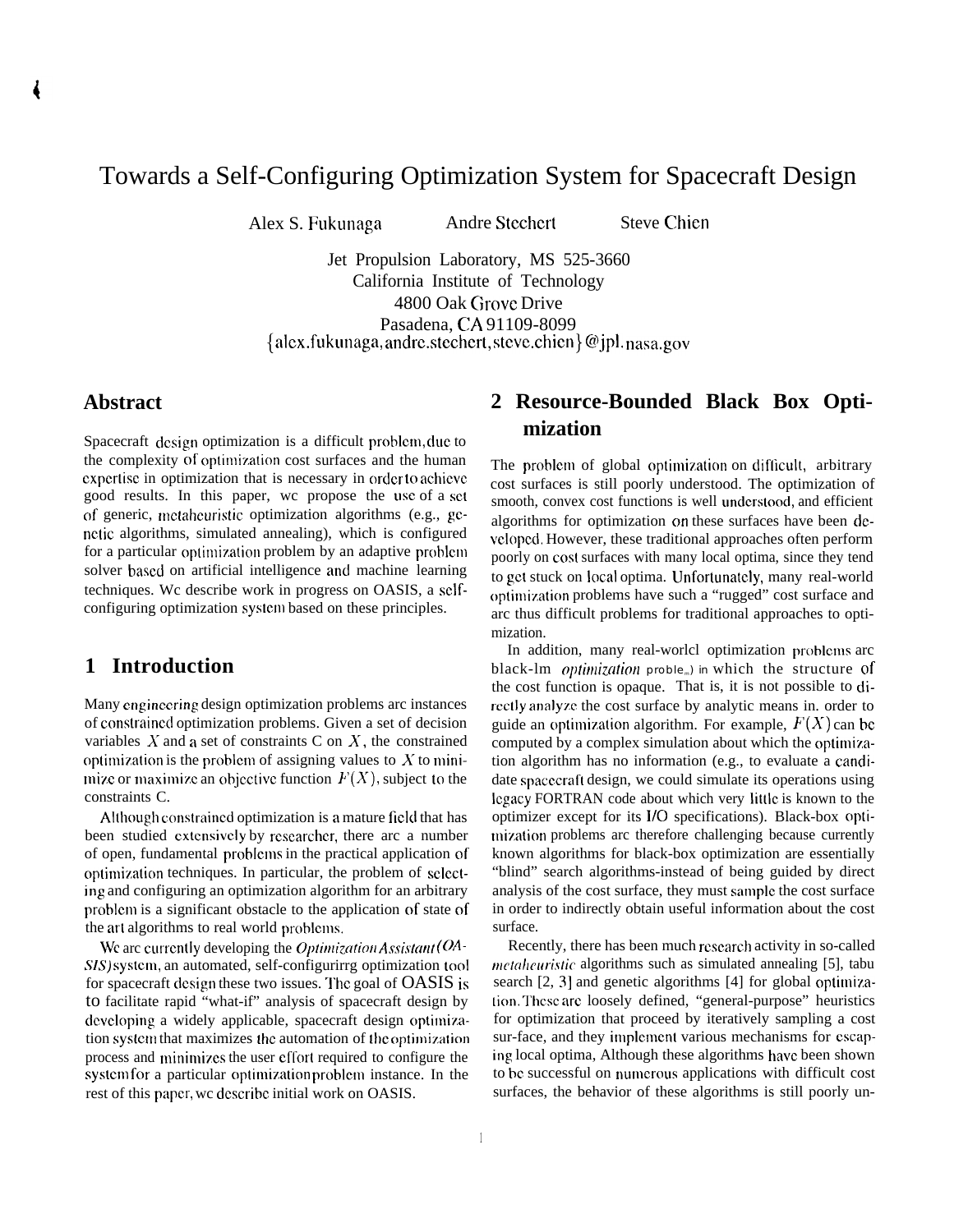to nodes in the methogram correspond to input parameters for the component represented by the node, and outputs from a methogram node correspond to output values computed by the component. MIDAS is implemented as a CORBA object, and supports a wide variety of methods that can be used by external client systems (e.g., a GUI) to manipulate the methograms. This essentially provides an optimization system with a uniform interface for any design model encapsulate.d in MIDAS. Therefore, our solution to the problem of supporting a wide range of designmodels is to support an interface to MIDAS. That is, OASIS is designed to be an optimization system that can be used to optimize any MIDAS model.

Thus, the design model, which constitutes the user input to the OASIS system, is composed of the following:

- . A M i DAS diagram that encapsulates the design model,
- A list of decision variables, as well as ranges of their possible values (may be continuous or discrete), and
- . An output from a methogram node that corresponds the user's objective function value.<sup>3</sup>

Figure i shows part of a  $M i$  DAS methogram for the Neptune Orbiter model (see Section 4).



Figure 1: Screen shot of a MIDAS methogram (part of a Neptune Orbiter model).

#### 3.2 Black-Box Optimization Algorithm Suite

OASIS includes a set of *configurable* black-box *optimization* algorithms, which are generic implementations of optimization

algorithms that provide an interface for dynamic reconfiguration of their control points at runtime. Currently, this consists of a reconfigurable genetic algorithm [4] a reconfigurable simulated annealing algorithm [5], and some variants of traditional local optimization algorithms (Powel i's Method anti-conjugate gradient algorithm) [6] with random restarts.

### 3.3 Self-Configuring Optimization System

Given a spacecraft design optimization problem instance in the form of a designmodel, the self-corrfiguriffg optimization component of OASIS selects and configures a metaheuristics from its suite in order to maximize some utility measure (usually, this is the quality of the design found by the system).

Our approach to optimizer configuration is to view it as a meta-level heuristic search through the space of possible problemsolver configurations, where candidate configurations are evaluated with respect to a utility measure, and the goal is find a configuration that maximizes this utility measure. In principle, it is possible to do a brute-force search through the space of possible problem solver configurations. This method is clearly intractable in general, since the number of configurations is exponential in the number of control points. Consider a problem solver with c control points, each with v values; there are  $c^v$ problem solver configurations to be considered.

Given the enormous computational expense of searching through the space of problem sol ver configurate ions, one might wonder whether the search should/could be avoided altogether. To avoid search completely, there arc two alternatives. The first is to find a metaheuristic that outperforms all others for all problem instances (and thereby avoiding the problem of optimizer configuration altogether). As discussed in Section 2, we reject this solution as infeasible. The second alternative is a syntactic, "lookup-table" approach: classify the problem instance as a member of some class of problems, then apply the metabouristic configuration that is known to work well for this class of problems. This method can work very wei i if we happen to have studied the class of problems to which the particular instance belongs, and we have available a good technique for classifying the instance as a member of the class. This approach, however, is of limited utility if we encounter an instance of a class that we know nothing about, or if wc cannot correctly classify the problem as one that belongs to a class for which we have a good metaheuristic configuration.<sup>4</sup> l'bus, a purely syntactic approach does not suffice. A selfconfiguring optimization system needs to search the space of possible metaheuristic configurations-tile challenge is to discover and apply enough heuristic knowledge to the task to make it more tractable.

 $\pmb{\cdot}$ 

<sup>&</sup>lt;sup>3</sup>The objective function could either be obtained directly from one of the existing outputs in the methogram, or it could be computed fry adding a new node that computes, e.g., a weighted linear combination of some set of output necks

<sup>&</sup>lt;sup>4</sup>Indeed, the problems of defining useful notions of classes of problem instances, and classifying a problem instance as belonging to some particular class is a challenging pattern recognition problem in itself